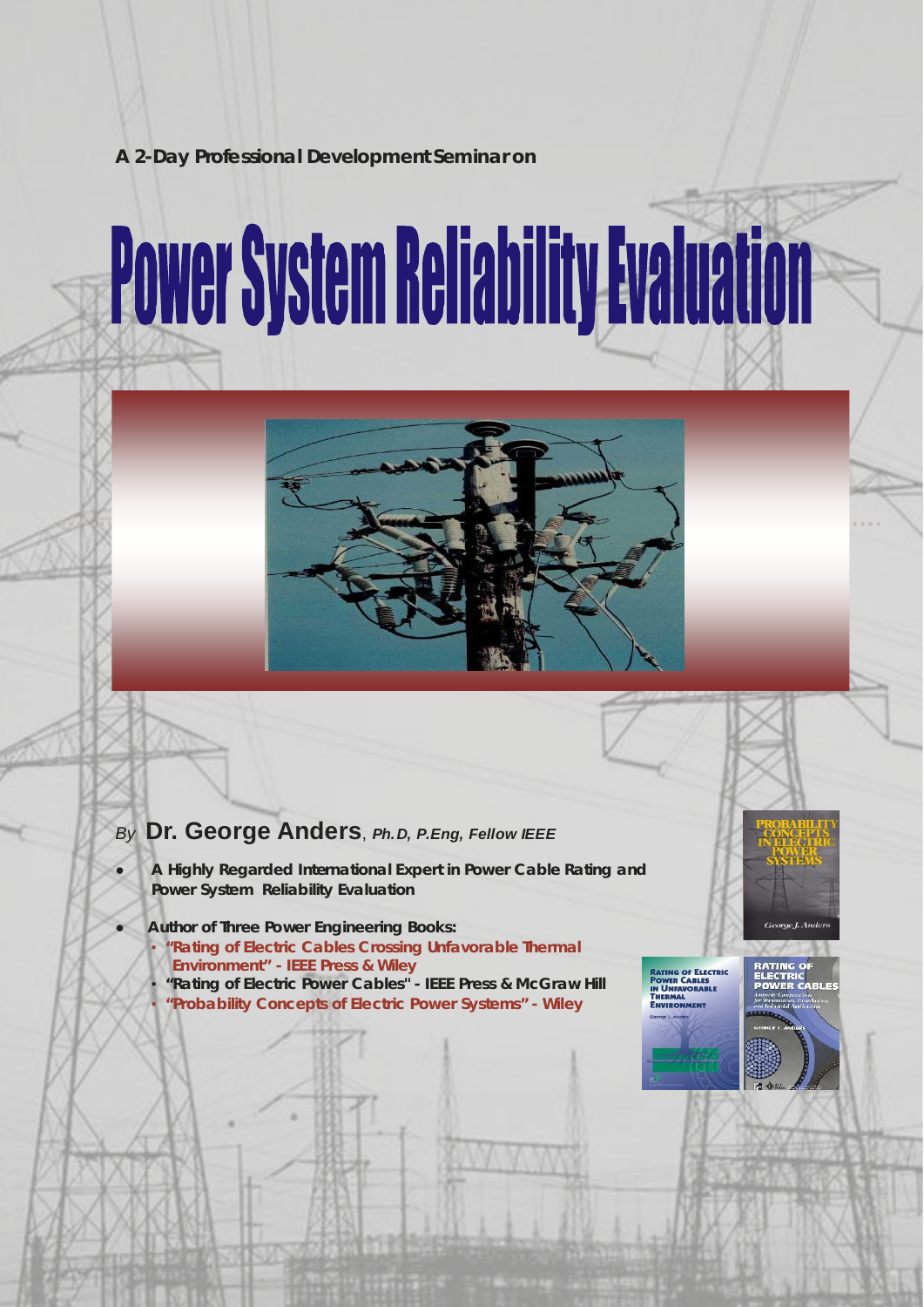# **OVERVIEW**

Many national regulations required that mandatory and enforceable reliability standards be developed and enforced by local Electric Regulatory Agencies. Some of these standards deal with the Power System reliability evaluation. Reliability analysis also constitutes a cornerstone of modern planning and operating practices of electric power systems. This course will provide the background necessary to understand the methods and tools for the Power System Reliability Evaluation.

# **KEY BENEFITS:**

Gain an understanding of:

- ◊ Probabilistic vs. Deterministic Approaches
- ◊ Techniques of Power System Reliability Evaluation
- ◊ Strengths and Shortcomings of Available Computer Programs in RE.
- $\diamond$  The major ideas will be illustrated by practical numerical examples

# **COURSE OUTLINE**

- **1. Reliability Concepts**
	- Review
	- Reliability Management
		- Deterministic Approach
		- Probabilistic Approach
		- Cost-of-Worth Reliability
	- Optimal Risk

#### **2. Power System Reliability**

- System Adequacy
- System Security
- Criteria and Factors
- Indices for Distribution Systems
- Operating States and Planning Applications
- Interruption Reporting

#### **3. Probability Concepts**

- Events and the Axioms of Probability
- Loss-of-Load Probability Computations
- Random Variables

#### **4. Reliability Computations**

- Modelling Reliability
- State-Space Method
- Monte Carlo Simulation

#### **5. Customer Supply Reliability**

- Load Point Reliability
- System Reliability

#### **6. Examples and Case Studies**

- Generation Reliability
- Substations
- Combined Generation and Transmission
- Ranking of Network Components
- Measuring Past Performance
- Predicting Future Performance

## **CPD RECOGNITION**

These two seminar programs are especially designed to meet the Continuing Professional Development (CPD) needs of participants. A certificate of attendance will be awarded at the end of the program. This serves as evidence of your professional and personal development.